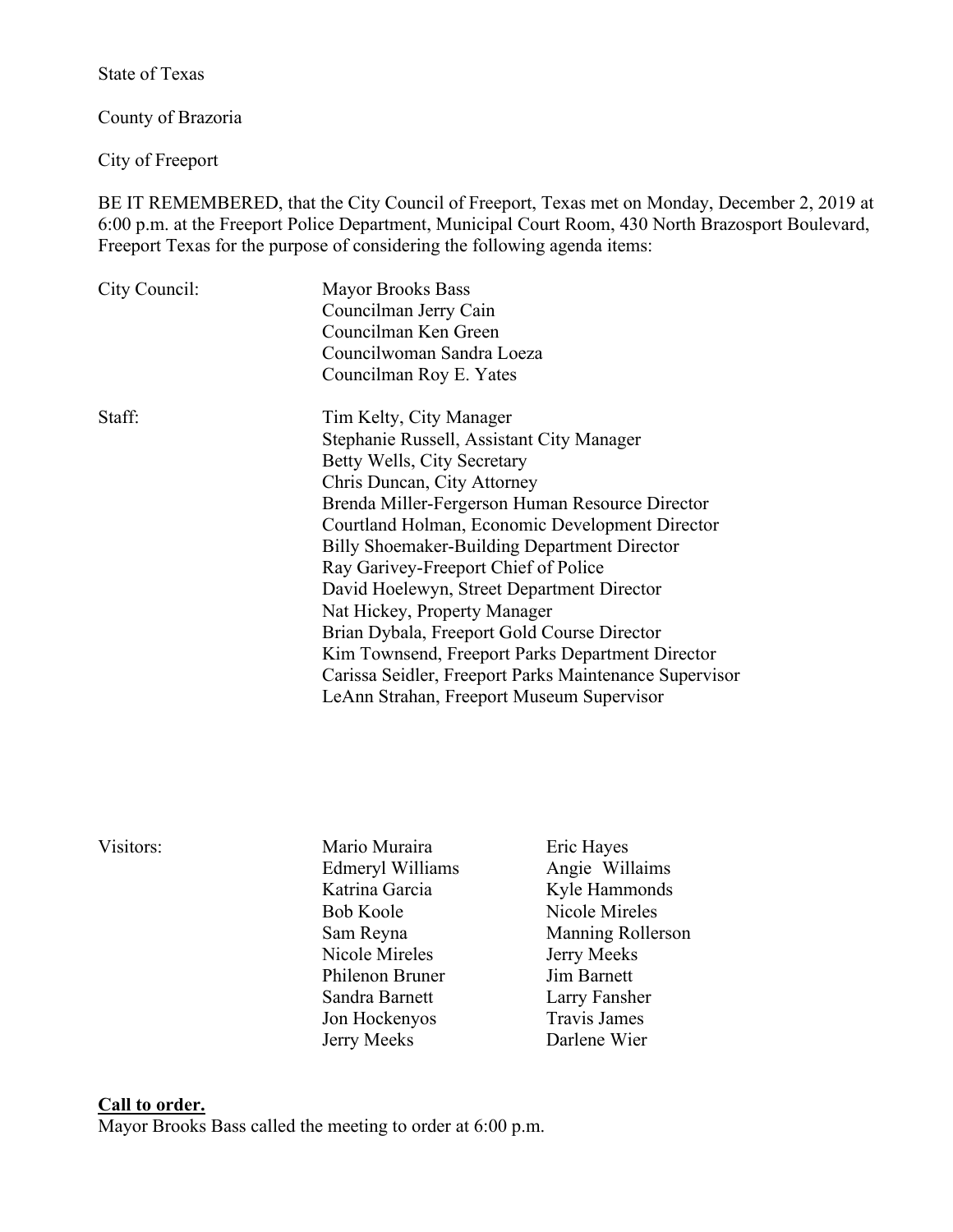# **PRESENTATIONS/ANNOUNCEMENTS: Announcements by Mayor, City Council and/or Staff**

Swearing in of Council Member for Ward B.

City Secretary, Betty Wells swore in Councilman Jerry Cain for Ward B.

## **Citizen's Comments**

Larry Fansher spoke to Council regarding the East End of Freeport. He said that in over the last twenty years, current and former residents of the East End have expressed their unhappiness with the tactics by the Port Freeport to obtain the East End properties. He said that there is a lack of support that the East End residents have received from the City of Freeport. He said that complaints consist of lack of adequate street and ditch maintenance, denial of permits and excessive Port traffic. Mr. Fansher said that the residents have received threats of Eminent Domain. He said that there has been no public discussions or statements made by City officials and this has the residents concerned of what the city's position is in this matter. Mr. Fansher said that the City should take steps for what is coming and make its position known. Mayor Bass spoke on this issue, he said that this Council believes in standing for the Citizens of Freeport and that includes the residents of East End. Mayor Brooks said that he assures that Council will always strive to do what is best for the whole City.

## **CONSENT AGENDA:**

Consideration and possible action on the approval of City Council meeting minutes from November 18, 2019.

Consideration to approve the necessary road closures downtown for the "Christmas Story" Market. Sunday, December 8, 2019.

Consideration of approving Resolution No. 2019-2613 for changing the signatories with the Texas Gulf Bank. (Russell)

On a motion by Councilman Yates, seconded by Councilwoman Loeza, with all present voting "Aye", Council unanimously approved the Consent Agenda.

## **REGULAR SESSION**

Consideration and action regarding the selecting a Mayor Pro Tem from among eligible Council members.

Councilman Yates made a motion to appoint Councilwoman Loeza as Mayor Pro Tem, seconded by Councilman Green with all present and voting "Aye." Council unanimously approved the appointment of Councilwoman Sandra Loeza as Mayor Pro Tem.

**Public Hearing**: Discuss and consider approval of a proposed re-plat of Dossey Subdivision. A 0.09 and a 0.003 acre tract out of lot 1-A Block 1 of Bernard Acres Subdivision, section 1, in the C.G.H. and H.H. Alsbury League, Abstract 4, according to the recorded plat in volume 7, page 65 of the plat records of Brazoria County, Texas. Located in the ETJ of The City of Freeport, Brazoria County, Texas.

Public Hearing was opened by Mayor Bass at 6:16 PM. Billy Shoemaker, Building Department Director presented to Council a proposed replat being. of Dossey Subdivision. A 0.09 and a 0.003 acre tract out of lot 1-A Block 1 of Bernard Acres Subdivision, section 1, in the C.G.H. and H.H. Alsbury League,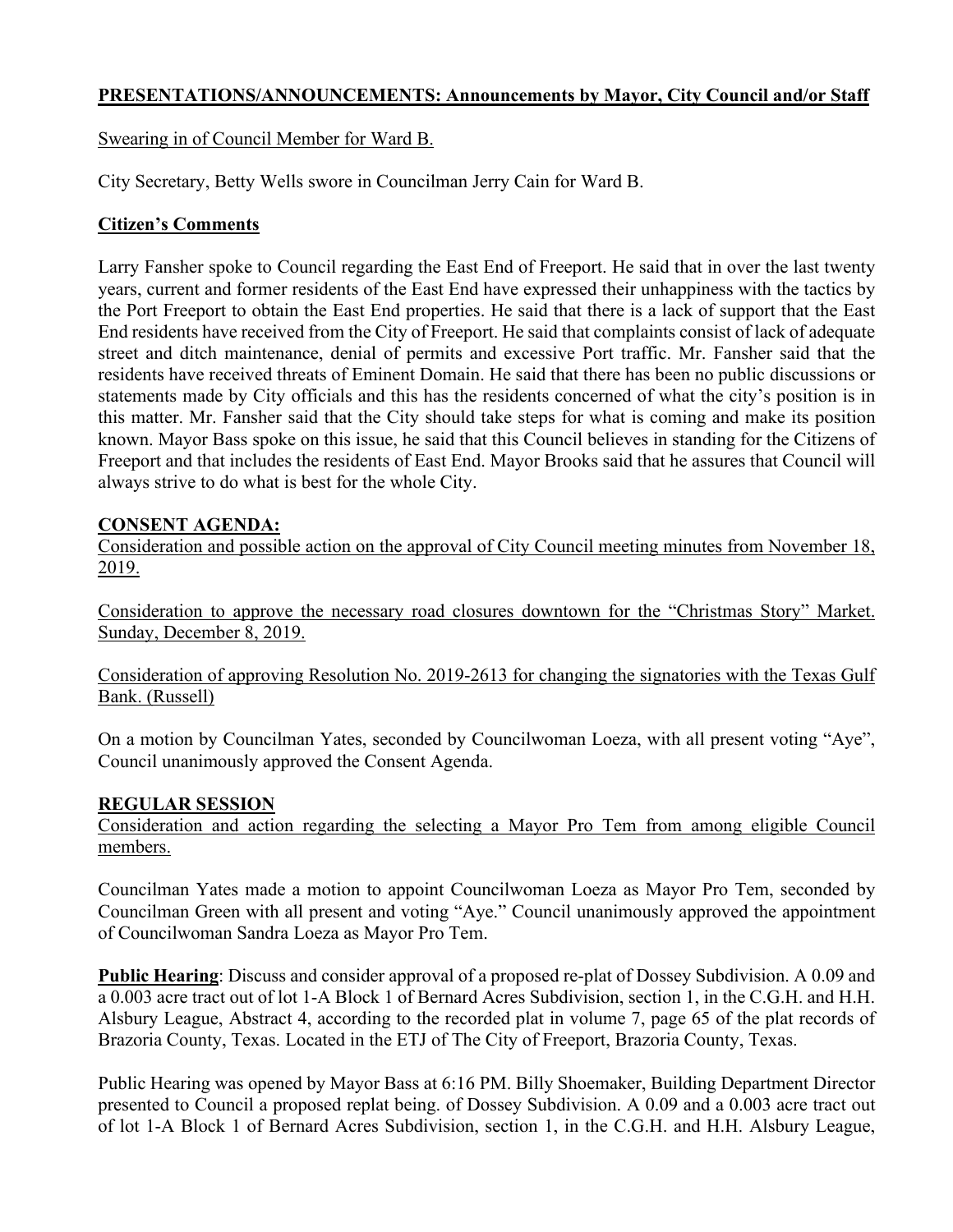Abstract 4, according to the recorded plat in volume 7, page 65 of the plat records of Brazoria County, Texas. Located in the ETJ of The City of Freeport, Brazoria County, Texas. Billy Shoemaker said that Planning and Zoning has approved this replat. No one from the public requested to speak at the public hearing. Mayor Bass closed the Public Hearing at 6:18 PM.

On a motion by Councilwoman Loeza, seconded by Councilman Yates, with all present voting "Aye", Council unanimously approved the replat of Dossey Subdivision. A 0.09 and a 0.003 acre tract out of lot 1-A Block 1 of Bernard Acres Subdivision, section 1, in the C.G.H. and H.H. Alsbury League, Abstract 4, according to the recorded plat in volume 7, page 65 of the plat records of Brazoria County, Texas. Located in the ETJ of The City of Freeport, Brazoria County, Texas.

### **Public Hearing**: Tax Increment Reinvestment Zone (TIRZ)

Public Hearing was opened by Mayor Bass at 6:19 PM. Courtland Holman presented to Council the proposed TIRZ. City Manager Tim Kelty explained that the TIRZ creates a district which includes downtown and development along the river. Councilwoman Loeza asked if it can be dissolved at any time within the thirty years. Mr. Kelty said that this can be dissolved at any time as long as debt has not been issued and remains outstanding. Mayor Bass asked how this benefits the City. EDC Director Courtland Holman explained it enables the City to incentivize development and investment in district including the downtown. It creates dedicated funding for infrastructure within the district. Councilman Green asked if there is an incentive for people to come and do business through the TIRZ. Mr. Holman said that this is the reason we are doing this. The incentive comes from the additional property tax dollars generated in the district as a result of development. This district is set to collect 50% of the incremental new tax dollars generated to plug back into the district to foster additional development. EDC has hired TXP to help us put this TIRZ together. Mayor Bass asked how long will it be for the City to see the rewards from this. Mr. James with TXP said that because of investment that has been made this year, January 31, 2021 is when we should see the first of the revenue, and it will grow overtime

A citizen (no name given) asked if other cities have done this, and if so, is there any numbers from development from these other cities. Mr. Barnett asked TXP who signed their paychecks. John Hockenyos said that they are consultants with TXP and they were hired by the EDC. Nicole Mireles asked if the Master Plan will still be used in this program. Councilwoman Loeza asked about the Board that will be established, and who will form this Board. It is proposed in the ordinance that the EDC Board serve as the TIRZ Board. Mayor Bass closed the Public Hearing at 6:34 PM

### Consideration and possible action of approving Ordinance No. 2019-2590 for proposed TIRZ

On a motion by Councilwoman Loeza, seconded by Councilman Green, with all voting 3 to 2, Council approved Ordinance No. 2019-2590 for proposed TIRZ. Councilman Yates and Mayor Brooks Bass voted no.

### Consideration of approval of streets for 2019-2020 interlocal agreement with Brazoria County for paving.

David Hoelewyn Street Department Director presented to Council the interlocal agreement with Brazoria County. Mr. Hoelewyn said that he re-evaluates the streets through the year and he will do the ones that are in worse condition. These proposed streets must be presented to the County's Engineering Department by December 15, 2019. Councilman Green asked if this includes West Broad by the railroad tracks. Mr. Hoelewyn said that this covers Broad Street from Hickory to Cedar. He said that this is the worst part of West Broad. Mayor Bass said regarding the plans make sure that we piggyback with a sound check of the drains. Nicole Mireles asked if the agreement with the County fixes City streets. City Manager Tim. Kelty said this is for the City streets. Kyle Hammonds asked why this is limited to two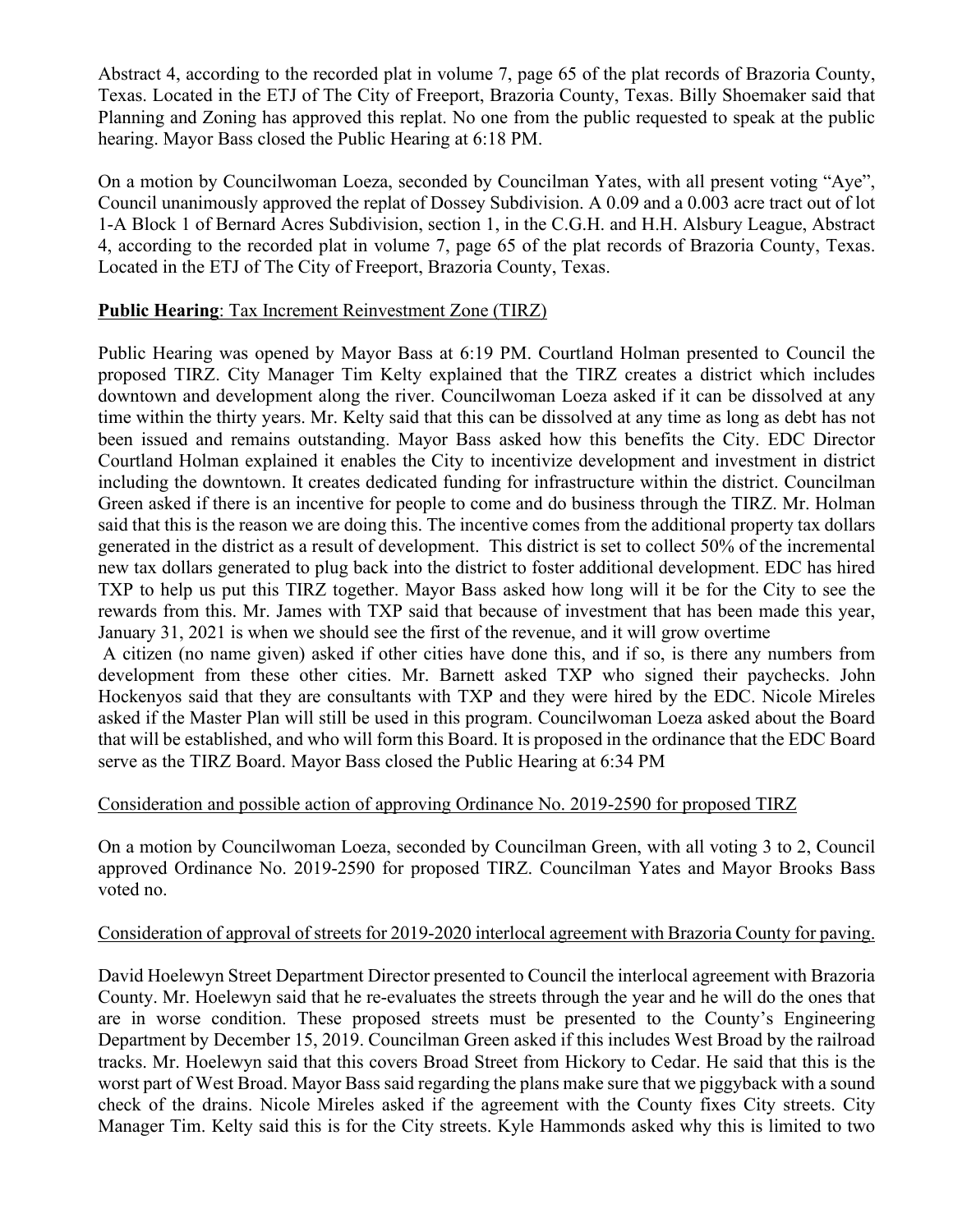miles of street repair per year. He asked why the City cannot repair the streets, he asked if there is money in the budget to repair the streets. Mayor Brooks said that we will take care of the streets that we can, with the money that we can, because it does need to be better. Robert Koole said that he has asked for the last two years that potholes be repaired on Broad Street. He said that Second Street is an obstacle course with water standing on the streets and cars parked on the streets with bumpers sticking out of the ICS business parking lot. Councilwoman Loeza said if this is approved, can it be changed. City Manager Tim Kelty said what we are voting on is a list of streets that must be sent to the County Engineering to get a schedule. It is anticipated that work will begin in March or April. He said it could be modified up until work begins.

On a motion by Councilman Green and seconded by Councilwoman Loeza with all present voting "Aye", Council unanimously approved the list of streets for the 2019-2020 interlocal agreement with Brazoria County for street paving.

### Discussion regarding improvements to Antonelli's.

Kim Townsend Parks Department Director presented a recommendation for Jesus Ramirez to do the restoration to Antonelli's. Ms. Townsend said that this is just repairs, of rotten wood, pressure washing and painting to restore to its natural look. This will restore it just as a landmark, not as a working restaurant. Mayor Bass asked where we stand on the Mystery Boat. Ms. Townsend said that SWS has submitted a quote, and this will include the mast, outriggers, port starboard light, and the stern light. Ms. Townsend said she is just waiting on approval. Darlene Wier asked if we can do fund raiser to help restore this building. Melanie Oldham asked if The Historical Commission would be able to look at this and see if there are funds from the County and the state to restore historical buildings. This item was tabled by Mayor Brooks Bass.

### **WORK SESSION:**

Councilman Green thanked Larry Fansher for addressing the East End. He also thanked Street Department Director David Hoelewyn for addressing the ditch situation on 8th Street

Councilwoman Loeza said that there was a huge sink hole she asked Street Department Director David Hoelewyn how that happened. Mr. Hoelewyn said that he believes that it is from a sewer main. He said that they will be unable to permanently fix it until the sewer main is repaired, they just packed it with base material. Jerry Meeks with Veolia will come back and repair the hole once the Victoria street is Completed. David Hoelewyn said that they are checking this daily. Councilwoman Loeza asked Building Department Director, Billy Shoemaker about a vacant house on the 1900 block of North Ave H. She said and the yard has very high grass and it needs to be cut. Billy Shoemaker said that he believes that the home is in foreclosure and there is a legal issue that they are addressing. Mayor Bass said if it becomes an issue of public safety use the enforcement policy that we have. Councilwoman Loeza asked whose responsibility is it to pick up the trash that is left behind from the garbage trucks. She said the house is vacant and it looks bad. Billy Shoemaker said that his staff will typically go by and pick it up.

Councilman Yates asked if anyone knows where we are at on the drainage issue for Ave A by Mikes Machine Shop. City Manager Tim. Kelty said that he hopes to have a proposal on the next meeting from Freese and Nichols.

Councilman Cain thanked Mayor and Council for the opportunity. He asked David Hoelewyn, Street Department Director about the intersection on 8<sup>th</sup> and Mesquite he said that there is a pothole. David Hoelewyn said that he will look into getting this repaired-on Wednesday. Councilman Cain said that they just finished the repairs Yaupon and there are still barricades. David Hoelewyn said that the barricades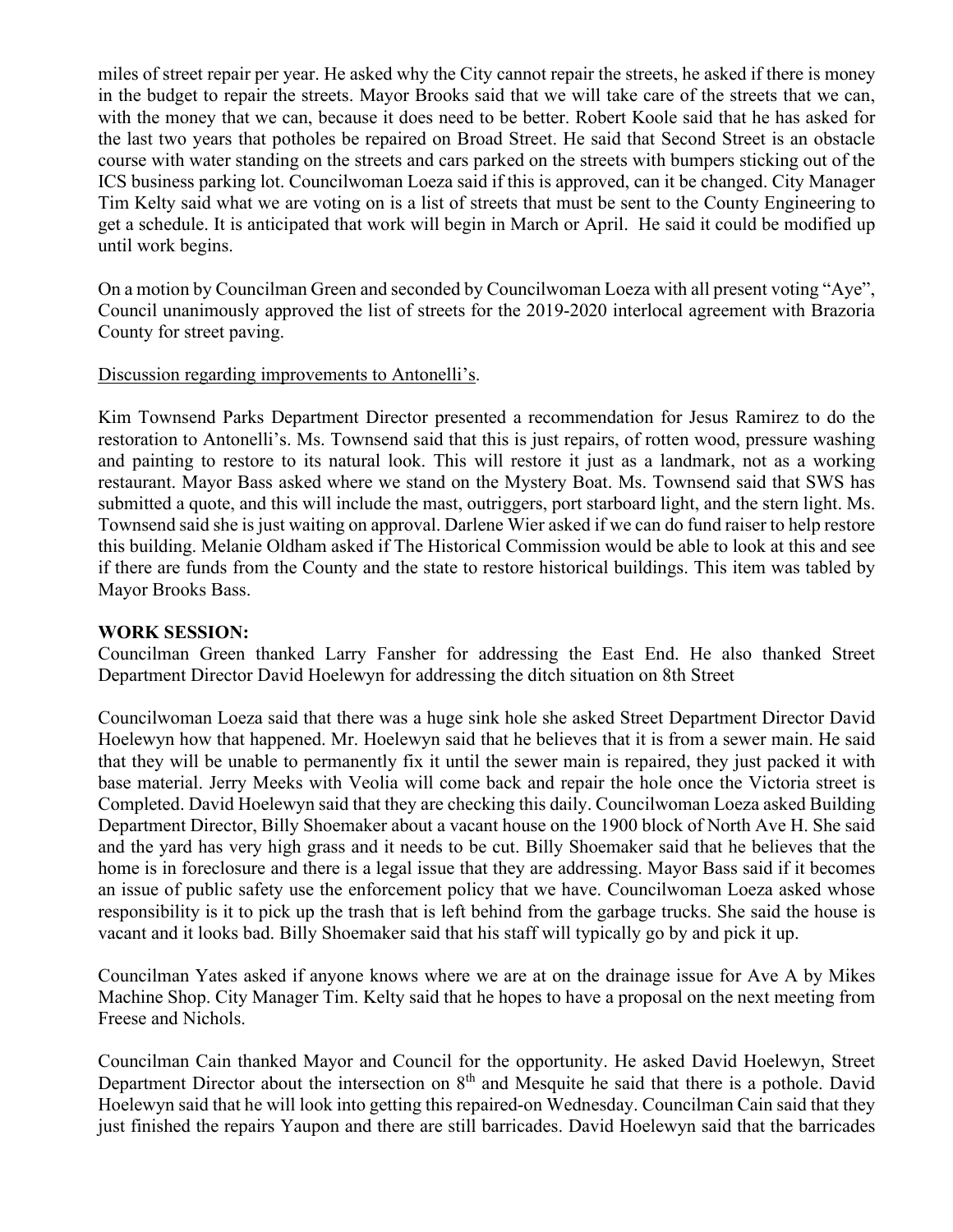are still there because of the tar strips that are put in the joints they need to make sure that they took. Councilman Cain that some of the barricades have been moved and have been placed on the sidewalks.

Mayor Bass said that on the intersection of  $10<sup>th</sup>$  and Yaupon the new concrete job looks great. He said there is a water monitor that has a bag over it. He asked Jerry Meeks with Veolia if he can look at this, Jerry Meeks said that it is broke and must be replaced.

City Manager Tim Kelty said that he wants to remind everyone that this Thursday is "The Holiday on the Brazos" at the park on the river. Sunday the Museum will have "The Christmas Story Market" from 12 PM to 8 PM. He also reminded Council of the employee Christmas Party on December 13, 2019. Mr. Kelty said that David Hoelewyn, Street Department Director will have a status update on the streets, and he wants to recognize David Hoelewyn that he has identified in the areas we are paving that some areas of the base was not adequate upon the compaction testing that has been done.

#### Update on reports / concerns from Department heads

Parks Department Director Kim Townsend said that she wanted to remind everyone of The Holiday on the Brazos coming up this Thursday December 5, 2019 starting at 6 PM. She said that Santa will be there, the High School Choir will perform. There will be floats for the children to ride, and a photo booth.

EDC Director Courtland Holman said that the EDC's website is now live. The web address is www.freeportedc.com. Mr. Holman said this is the first website for the EDC to his knowledge. Nicole Mireles asked if the agendas and minutes are up to date on this website.

Street Department Director David Hoelewyn said that they have been stabilizing all the streets. He said that one more block of Holly has been done, and the County let him know that they are unable to order Portland to stabilize, and it will be Monday before they can order more. David said that they have two blocks of  $7<sup>th</sup>$ Street, two blocks of Mesquite, one block on Holly left to stabalize. He said that  $6<sup>th</sup>$  Street is finished with Portland.

Police Chief Ray Garivey said that Saturday December 7, 2019 is Pancakes with Santa from 9 AM- 12;00 noon at Riverplace.

Open session was closed at 7:18 pm and Council entered into Executive Session.

### **CLOSED SESSION:**

Executive Session regarding economic development (Projects 2019-2 and 2019-3) and Attorney Consultation (Potential Litigation) in accordance with Vernon's Texas Government Code Annotated, Chapter 551, 551.087 and Chapter 551, 551.071.

### **REGULAR SESSION**

Mayor Brooks Bass opened regular session at 8:01 pm

Consideration in open session of taking action on any matter discussed in closed executive session

No action taken.

Adjourn